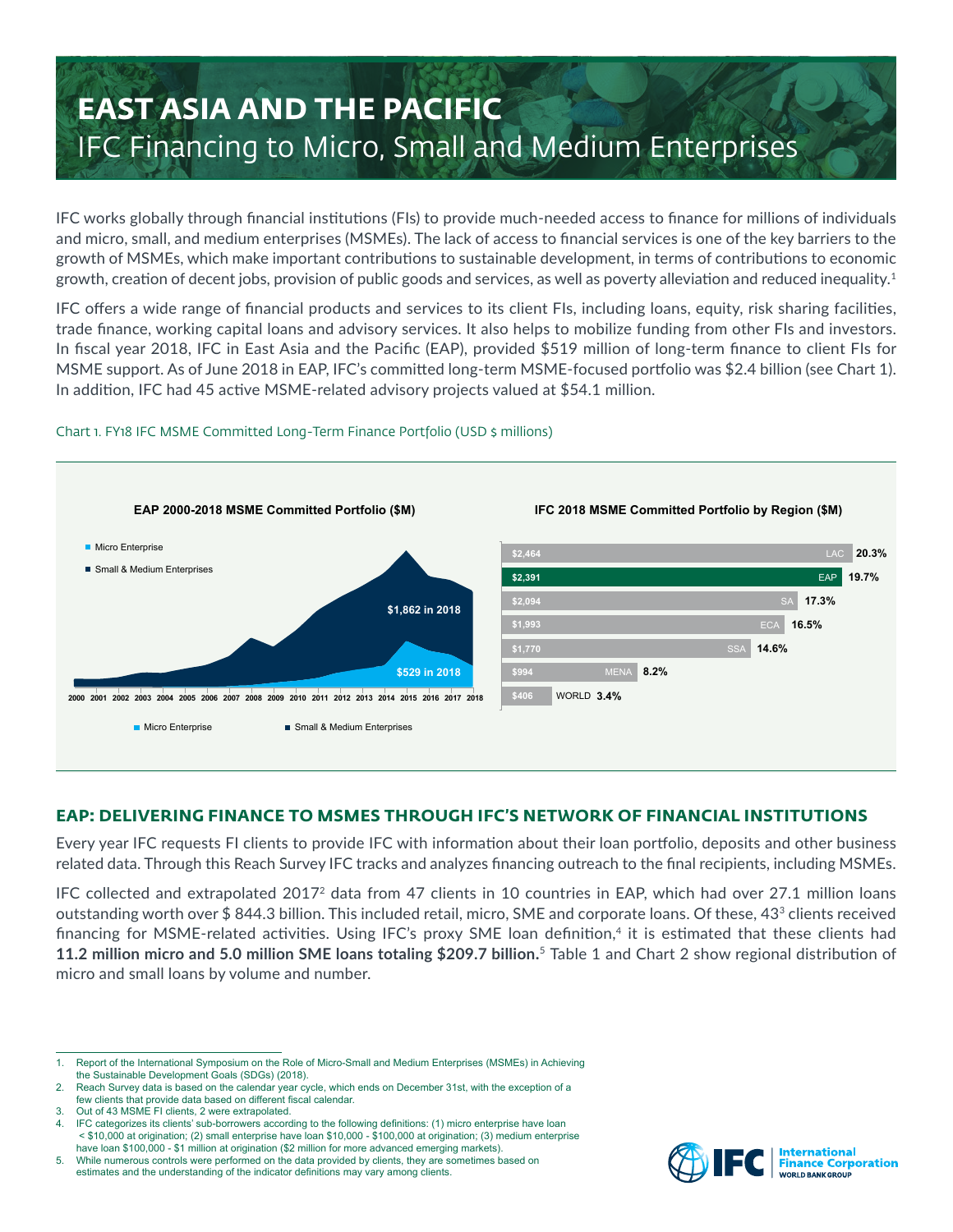

#### Table 1: IFC FI Clients' Micro and SME Outstanding Loan Portfolio by Region, 2017

| <b>Region</b>                    | <b>Micro Loans</b> |             | <b>SME Loans</b> |             | <b>MSME Loans</b> |             |
|----------------------------------|--------------------|-------------|------------------|-------------|-------------------|-------------|
|                                  | # Millions         | \$ Billions | # Millions       | \$ Billions | # Millions        | \$ Billions |
| <b>East Asia and the Pacific</b> | 11.21              | 31.51       | 5.05             | 178.19      | 16.26             | 209.69      |
| Europe and Central Asia          | 2.68               | 5.94        | 0.85             | 52.56       | 3.53              | 58.51       |
| Latin America and the Caribbean  | 12.08              | 12.41       | 1.55             | 90.62       | 13.63             | 103.03      |
| Middle East and North Africa     | 1.15               | 0.81        | 0.04             | 5.10        | 1.19              | 5.91        |
| South Asia                       | 24.58              | 21.71       | 0.65             | 27.96       | 25.23             | 49.68       |
| Sub-Saharan Africa               | 2.72               | 1.47        | 0.19             | 10.32       | 2.91              | 11.79       |
| <b>Total Loans</b>               | 54.42              | 73.86       | 8.32             | 364.75      | 62.74             | 438.60      |

#### Chart 2: IFC FI Clients' Micro and SME Outstanding Loan Portfolio Distribution (%), 2017



## **FOSTERING ECONOMIC GROWTH AND SOCIAL WELFARE: THE ESTIMATED IMPACT ON SME JOB CREATION**

According to IFC's in-house econometric model, every million dollars loaned to SMEs in developing countries created an estimated average of 16.3 additional permanent jobs over two years, when compared to firms that did not have access to finance.<sup>6</sup> In addition to the Reach Survey data, this model uses primary data collected by IFC during SME surveys and the World Bank Enterprise Survey data. Extrapolating IFC's estimate to its own client financial institutions suggests that in 2017, due to their SME lending activities, the availability of financing resulted in the creation of about 222,000 to 343,000 additional permanent jobs in East Asia and the Pacific (see Table 1 and Chart 3).

6. Job creation estimates capture the number of additional permanent jobs added by SMEs only who receive financing, compared to similar SMEs who do not have access to financing. The model relies on the growth of the SME loan portfolio as the key input. The range is based on different assumptions about loan disbursement.

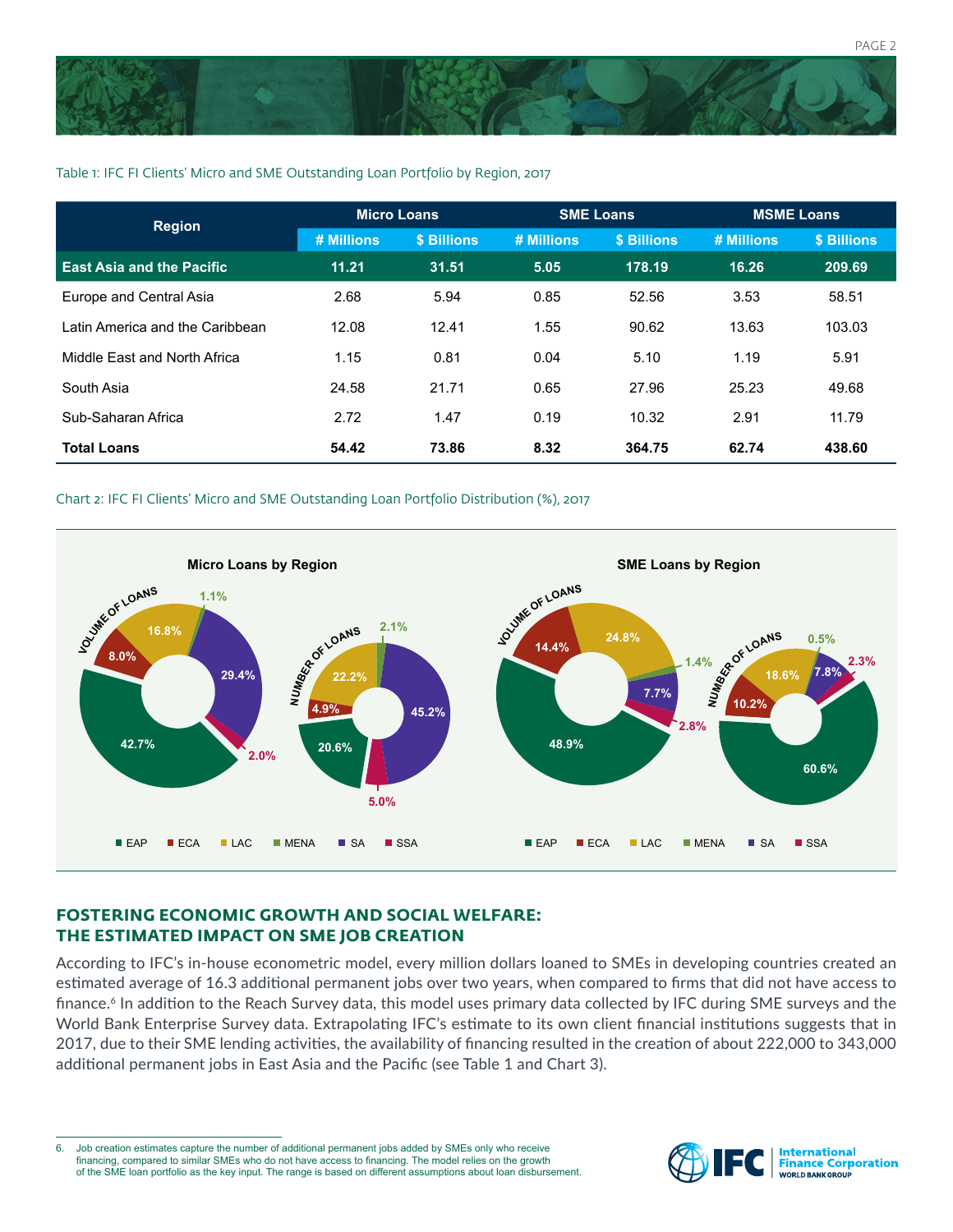

#### Chart 3. SME Jobs Created in 2017 ('000s)





## **EAP: AN OVERVIEW OF OUTCOMES FOR IFC ENGAGEMENTS: MICROFINANCE AND SME**

IFC places its MSME clients in two categories: FIs supported by IFC in the area of microfinance – clients with microfinancefocused engagements; and FIs supported by IFC in the area of SME financing – clients with SME-focused engagements.

In 2017, IFC collected or extrapolated data from 19 microfinance and 22 SME-focused engagements in EAP. SME-focused clients funded about 57.8 percent of the total number of micro loans representing 93 percent of the total funding for the microenterprises. Likewise, the microfinance focused clients actively crossed over to SME with 2.9 percent of the number of SME loans and1and 1.2 percent of the total volume.

In addition, 36.7 percent of clients with microfinance-focused engagement and 36.4 percent of clients with SME-focused engagement received advisory services.

Table 3: SME-Focused Engagements in EAP<sup>8</sup>

|                     |            | Outstanding<br><b>Loan Portfolio</b> | <b>Average</b><br><b>Loan Size</b> | <b>NPLs</b> |                     | <b>Outstanding</b><br>Loan Portfolio |                   | <b>Average Loan</b><br><b>Size</b> | <b>NPLs</b> |
|---------------------|------------|--------------------------------------|------------------------------------|-------------|---------------------|--------------------------------------|-------------------|------------------------------------|-------------|
| Loan<br><b>Type</b> | # Millions | \$ Billions                          |                                    | $\%$        | Loan<br><b>Type</b> | # Millions                           | <b>S</b> Billions |                                    | $\sqrt{2}$  |
| Micro               | 4.7        | 2.2                                  | 463.9                              | 1.1%        | Micro               | 6.5                                  | 29.3              | 4.519.4                            | 0.8%        |
| <b>SME</b>          | 0.1        | 2.1                                  | 14.652.4                           | 1.7%        | <b>SME</b>          | 4.9                                  | 176.1             | 35,933.4                           | 1.6%        |
| <b>Total</b>        | 4.9        | 4.3                                  | 888.0                              | 1.4%        | <b>Total</b>        | 11.4                                 | 205.4             | 18,037.1                           | 1.5%        |

#### Table 2: Microfinance-Focused Engagements in EAP<sup>7</sup>

Notably, the microfinance-focused clients reported low NPL levels, especially for the micro loans. Among the SME-focused engagements, large institutions reported very low NPLs which contributed to NPL level at 0.2% (see Tables 2 and 3).



<sup>7,8.</sup> Average Loan Size and NPLs do not include extrapolated data.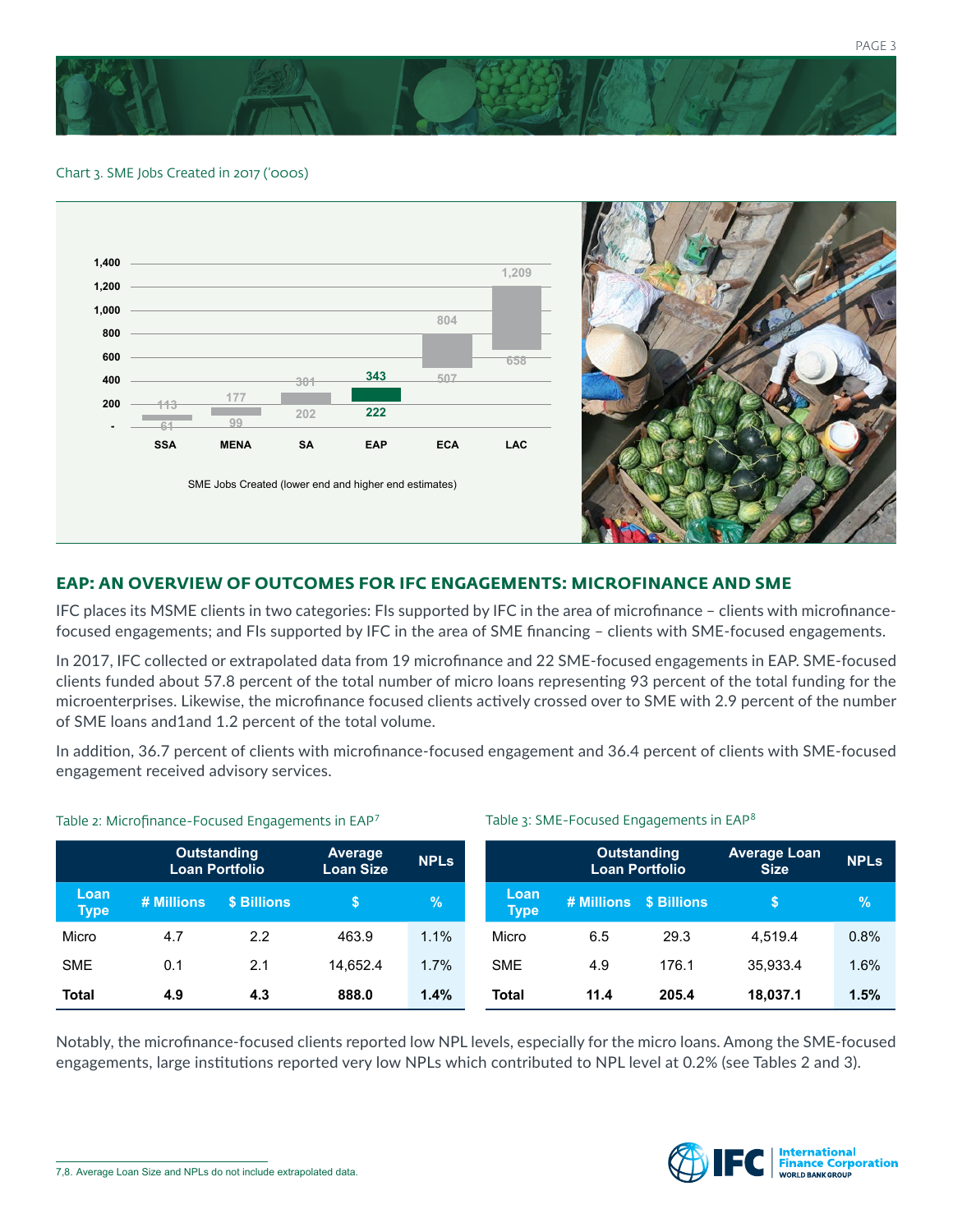

## **EAP: IFC CLIENTS' LOANS TO WOMEN AND WOMEN-OWNED MSMEs**

Gender equality is a fundamental condition for a prosperous and sustainable world; however, in many countries women have lower access to education, employment, business opportunities and financial services, as well as unequal social status and rights. The annual estimated credit gap for women-owned MSMEs is about \$1.7 trillion.<sup>9</sup>

To address this challenge, IFC launched in 2012 the Banking on Women Program that promotes financing for women-owned SMEs. In addition, recently IFC requested clients to report on their loan portfolios to women-owned enterprises. In 2017, 31 IFC FI clients provided data for micro loans to women while 27 FI clients provided SME loans to women data. These clients provided 80.2 percent of total micro loans by number to women, and 40.6 percent of total SME loans by number to women-owned firms<sup>10</sup> (see Table 4).

#### Table 4: EAP: IFC FI Clients' Loans to Women and Women-owned MSMEs

|                  | Number of<br><b>Loans to Women</b> | <b>Total Volume of</b><br><b>Loans to Women</b> | Number of<br><b>Loans to Women</b> | <b>Total Volume of</b><br><b>Loans to Women</b> | <b>NPLs (Loans</b><br>to Women) | <b>NPLs (All</b><br>Loans) |
|------------------|------------------------------------|-------------------------------------------------|------------------------------------|-------------------------------------------------|---------------------------------|----------------------------|
| <b>Loan Type</b> | # 000                              | \$ Millions                                     | % Of total                         | % Of total                                      | <b>Vol.</b>                     | $\frac{9}{6}$              |
| Micro            | 6.727.3                            | 2.175.4                                         | 80.2%                              | 35.2%                                           | 1.5%                            | 0.8%                       |
| <b>SME</b>       | 132.3                              | 3.435.1                                         | 40.6%                              | 19.0%                                           | 1.7%                            | 1.9%                       |

#### **EAP: HISTORICAL GROWTH AND DYNAMICS**<br>Chart 4. EAP: IFC Clients' MSME Loan Portfolio Growth, 2004-2017 **OF IFC CLIENTS' MSME PORTFOLIO**

The volume of micro and SME loans by IFC's portfolio of MSME client FIs has grown consistently over time. Three main factors influence MSME loan portfolio growth: 1) changes in the MSME portfolio among existing IFC clients, 2) entries of new clients, and 3) exits of existing clients, when, for example, IFC clients fully repay their loans. The dynamics of these factors determines the MSME reach growth trends from year to year. Thus, in the post-financial crisis period (2011-2017), the MSME loan portfolio increased 31.8 percent by number, and 32.4 percent by volume, on a compounded basis.

During 2016-2017, the volume of MSME loans increased by 2.4 percent, and the number of loans increased by 8.4 percent. Volume of Micro Loans by MSME FIs, \$





9. IFC MSME Finance Gap (2017). http://www.smefinanceforum.org/data-sites/msme-finance-gap

10. IFC defines women-owned SME as a firm with (a) > 51 percent ownership/stake by a woman/women; or (b) > 20 percent owned by a woman/women AND 1 woman as CEO/COO (President/Vice-President) as well as 30 percent of the board of directors being women where a board exists; and which received loans from \$10,000 to \$1 or 2 million at origination.

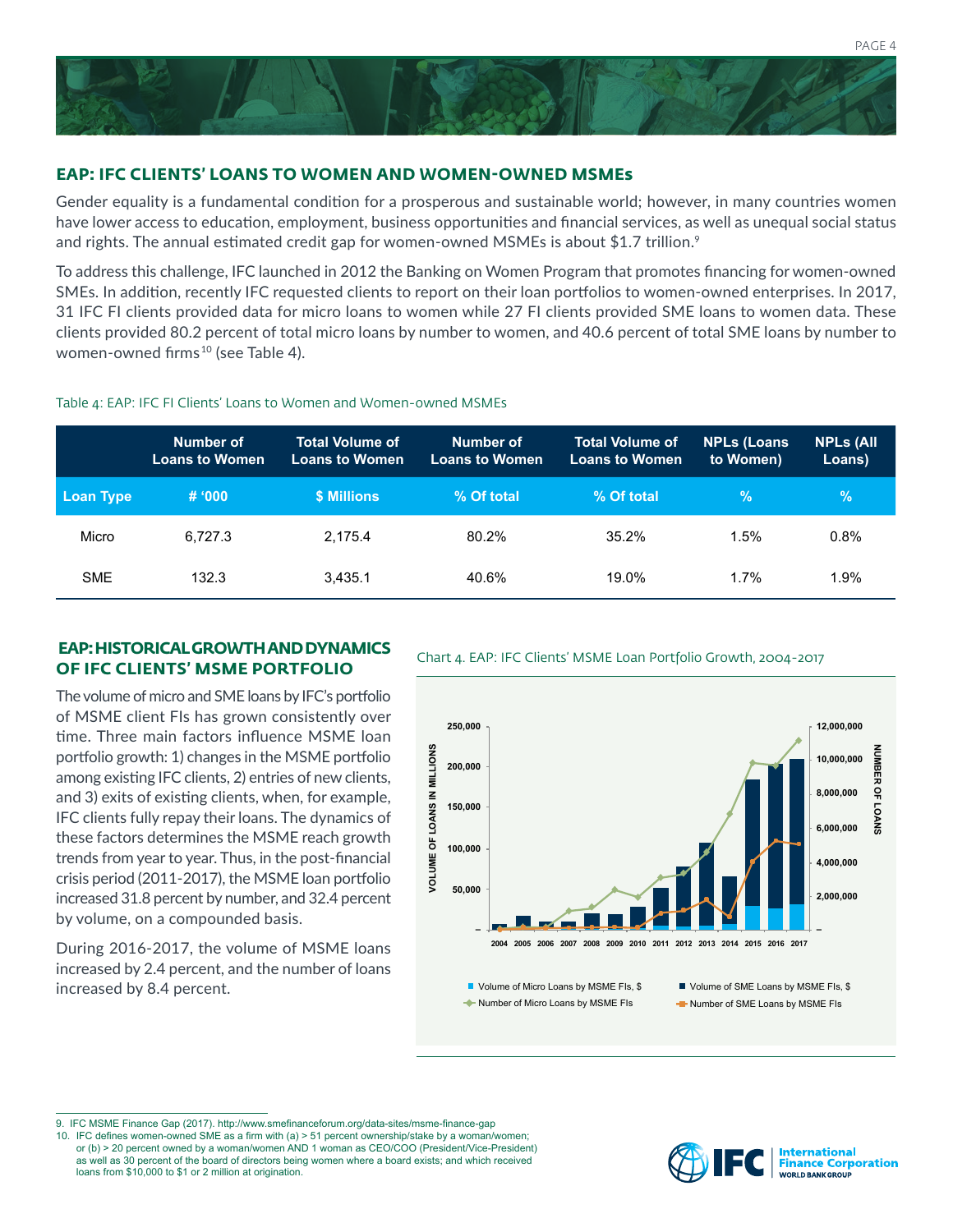#### **EAP: FINANCIAL INCLUSION THROUGH DEPOSIT AND OTHER TRANSACTIONAL ACCOUNTS**

Universal financial access is one of the strategic development goals for the World Bank Group. Financial access may include loans, but can also simply mean someone has access to alternative financial channels (i.e. mobile banking, internet banking) or deposit/saving accounts. The growth of savings accounts is also important because deposits are a major funding source for deposit-taking institutions and a safe place for their clients to store cash.

In 2017, 24 clients reported 1.1 trillion in liability accounts, which include current/transactional accounts, interest-bearing deposits, and e-money accounts. One year before, 34 clients reported \$2 trillion in liability accounts. Specifically, large clients in China, who did not report in 2017, contributed to the significant change in the last two years.

Chart 5 demonstrates the distribution of the deposits and other transactional accounts by the type of the account owner. Individual and MSME accounts hold about 71.0 percent of the total deposits volume among SME focused engagements and 92.2 percent among micro engagements.

## **THE MSME FINANCE GAP AND OPPORTUNITIES FOR FIs TO ADDRESS CREDIT CONSTRAINTS**

The World Bank Group report, "MSME Finance Gap: Assessment of the Shortfalls and Opportunities in Financing Micro, Small and Medium Enterprises in Emerging Markets", estimates that in the developing economies surveyed, the potential demand for MSME finance is \$ 8.9 trillion. The finance gap attributable to formal MSMEs in developing countries is valued at \$ 5.2 trillion, which is equivalent to 19 percent of the gross domestic product (GDP) of the 128 countries. This in turn amounts to 1.4 times the current level of MSME lending to these countries.

Moreover, the study estimates that there are 65 million formal micro, small and medium enterprises that are credit constrained, representing 40 percent of all MSMEs in the 128 reviewed countries.

Regional analysis of potential MSME demand demonstrates that it is highest in the East Asia and The Pacific (EAP) region – with almost 58 percent of the total global potential demand (see Chart 6). This is mainly driven by the large demand and supply in China (\$4.4 trillion and \$2.5 trillion, respectively). Chart 5. EAP: IFC Clients' Volume of Deposits and Other Transactional Accounts, 2017 (Average Volume Percentage Distribution)



Chart 6: Regional Distribution of MSME Potential Demand and Finance Gap (%)